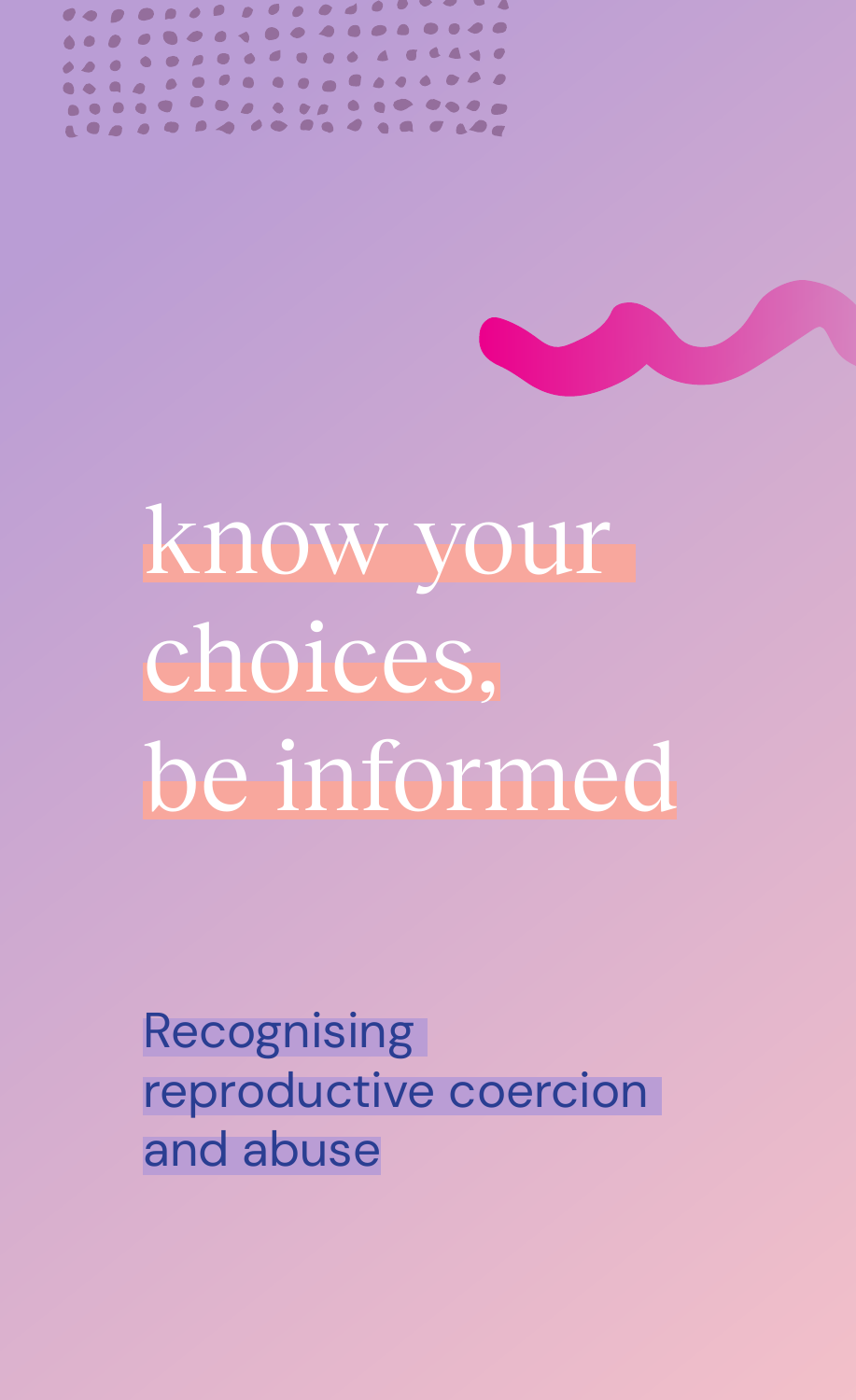## What is Reproductive Coercion?

Reproductive coercion and abuse is a behaviour aimed at establishing power and control by interfering with a pregnant person's reproductive autonomy, controlling and /or interfering with the person's decision making and access to options regarding their reproductive health and reproductive choices.

Reproductive coercion and abuse can show up through:

- Pressure to become pregnant
- Hiding, removing or throwing away contraception
- Controlling your decision about continuing or terminating a pregnancy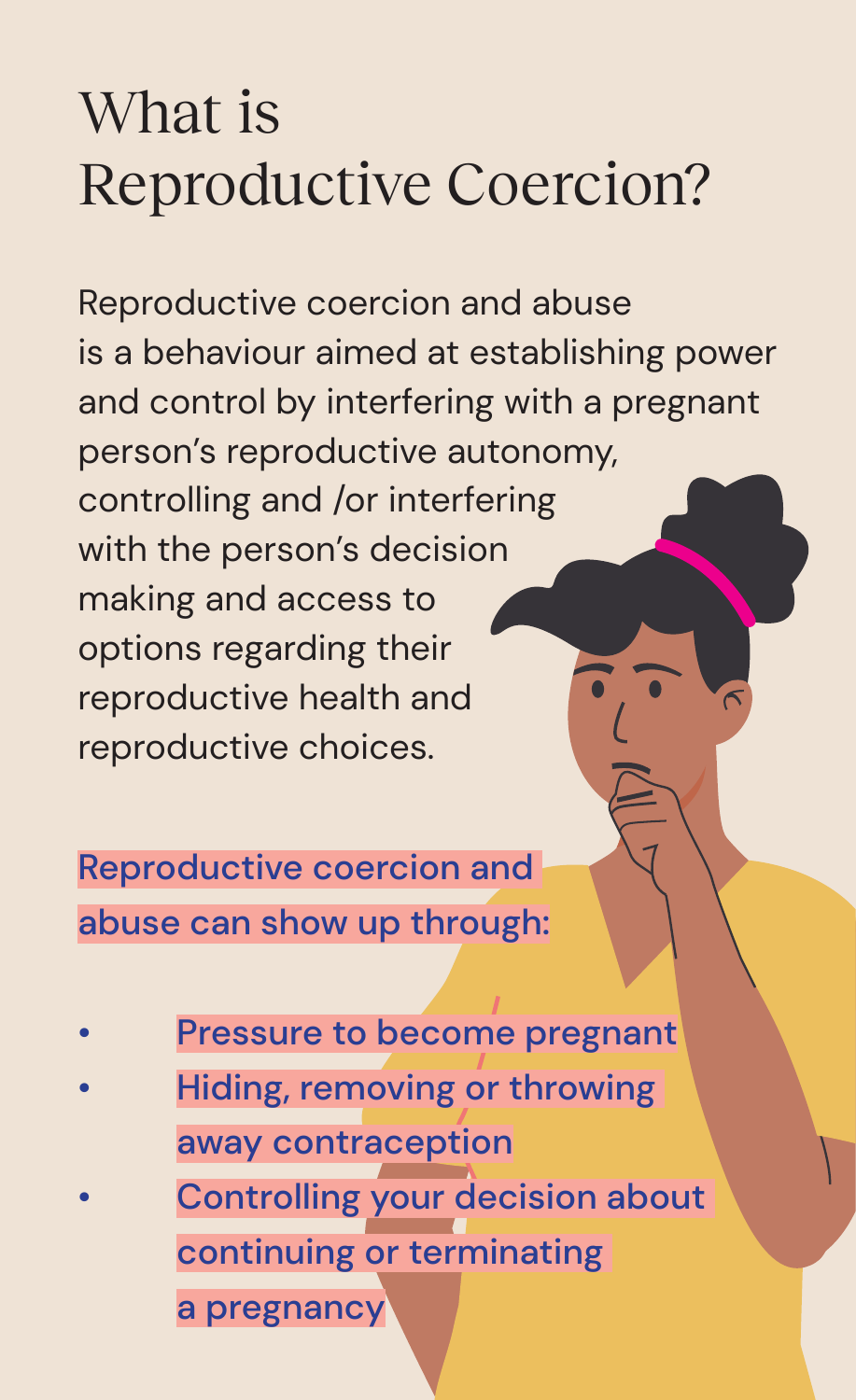

#### Pregnancy pressure

Pressure to become pregnant can sound like:

"If you have my baby, I will know you really love me"

"If we have a baby together, I promise things will get better"



"We are married, why aren't you becoming pregnant?"

"If we have a baby, it will bring joy to my family"

### Hiding, removing or throwing away contraception

This can look like:

The physical removal of contraception from your body.

Not paying for or stopping payment for contraception.

Making holes in a condom or removing the condom during sex.

This can sound like:

"I don't want you to use the pill or any form of contraception"

"If you use contraception I will leave you"

"Condoms are uncomfortable, I will not use them"

"We are married, we do not need to use condoms or contraception"

Controlling your decision about continuing or terminating a pregnancy

This can sound like:

"If you love me, you will have my baby"

"I want a son/daughter, we will continue to have children until we have a son/daughter"

"If you have this baby, you will bring shame to me and my family"

Reproductive coercion is a form of abuse, for help and support you can talk to Children by Choice on 1800 177 725 www.childrenbychoice.org.au

If you are experiencing sexual violence or any form of violence and abuse you can contact DV Connect: 1800 811 811 www.dvconnect.org